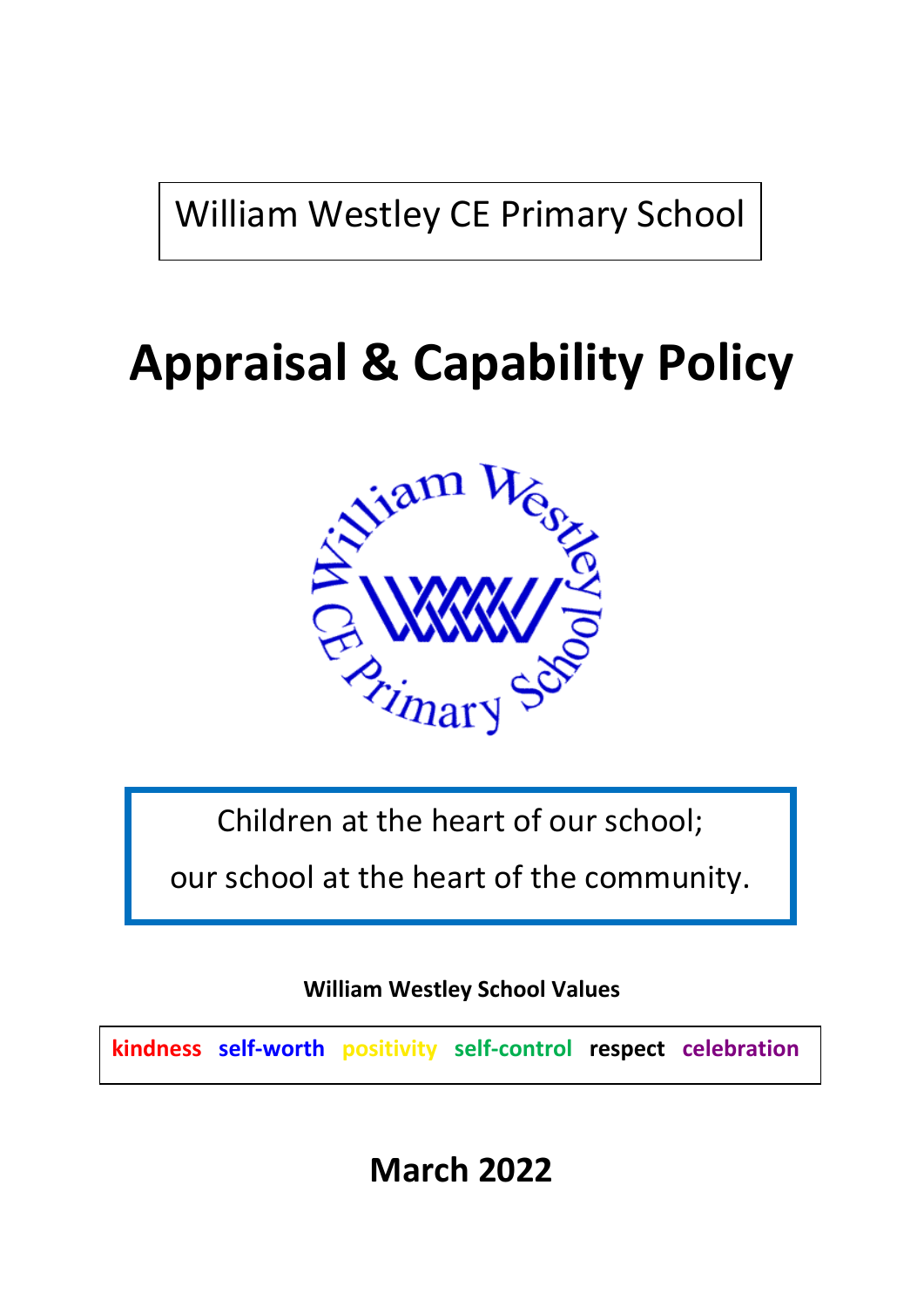# **William Westley CE Primary School**

# **Appraisal & Capability Policy**

# **Date of Full Implementation: 15th March 2022**

# **Review date: 14th March 2023**

#### **Contents**

| 1.                                 | Definitions                                                                    | $\mathbf{1}$   |
|------------------------------------|--------------------------------------------------------------------------------|----------------|
| 2.                                 | Purpose                                                                        | $\overline{2}$ |
| 3.                                 | Application of the Policy                                                      | $\overline{2}$ |
| Part A - Appraisal                 |                                                                                | 3              |
| 1.                                 | The Appraisal Period                                                           | 3              |
| 2.                                 | <b>Appointing Appraisers</b>                                                   | 3              |
| 3.                                 | <b>Setting Objectives</b>                                                      | 3              |
| 4.                                 | <b>Overall Performance of Teachers</b>                                         | 4              |
| 5.                                 | <b>Reviewing Performance</b>                                                   | 4              |
| 6.                                 | Drop Ins                                                                       | 5              |
| 7.                                 | Development and Support                                                        | 5              |
| 8.                                 | Feedback                                                                       | 5              |
| 9.                                 | <b>Transition to Capability</b>                                                | 6              |
| 10.                                | <b>Annual Assessment</b>                                                       | 6              |
| <b>Part B-Capability Procedure</b> |                                                                                | 8              |
| 1.                                 | <b>Formal Capability Meeting</b>                                               | 8              |
| 2.                                 | Sickness Absence and the use of this Procedure                                 | 10             |
| 3.                                 | Performance Monitoring and Review Period Following a Formal Capability Meeting | 10             |
| 4.                                 | <b>Formal Review Meeting</b>                                                   | 11             |
| 5.                                 | Right of Appeal against a Formal Written Warning                               | 11             |
| 6.                                 | <b>Decision Meeting</b>                                                        | 12             |
| 7.                                 | Right of Appeal against a Decision to Dismiss                                  | 12             |
| 8.                                 | Notice of Dismissal                                                            | 13             |
| 9.                                 | <b>Grievances Arising During the Process</b>                                   | 13             |
| 10.                                | <b>Trade Union Officials</b>                                                   | 13             |
| 11.                                | Confidentiality                                                                | 13             |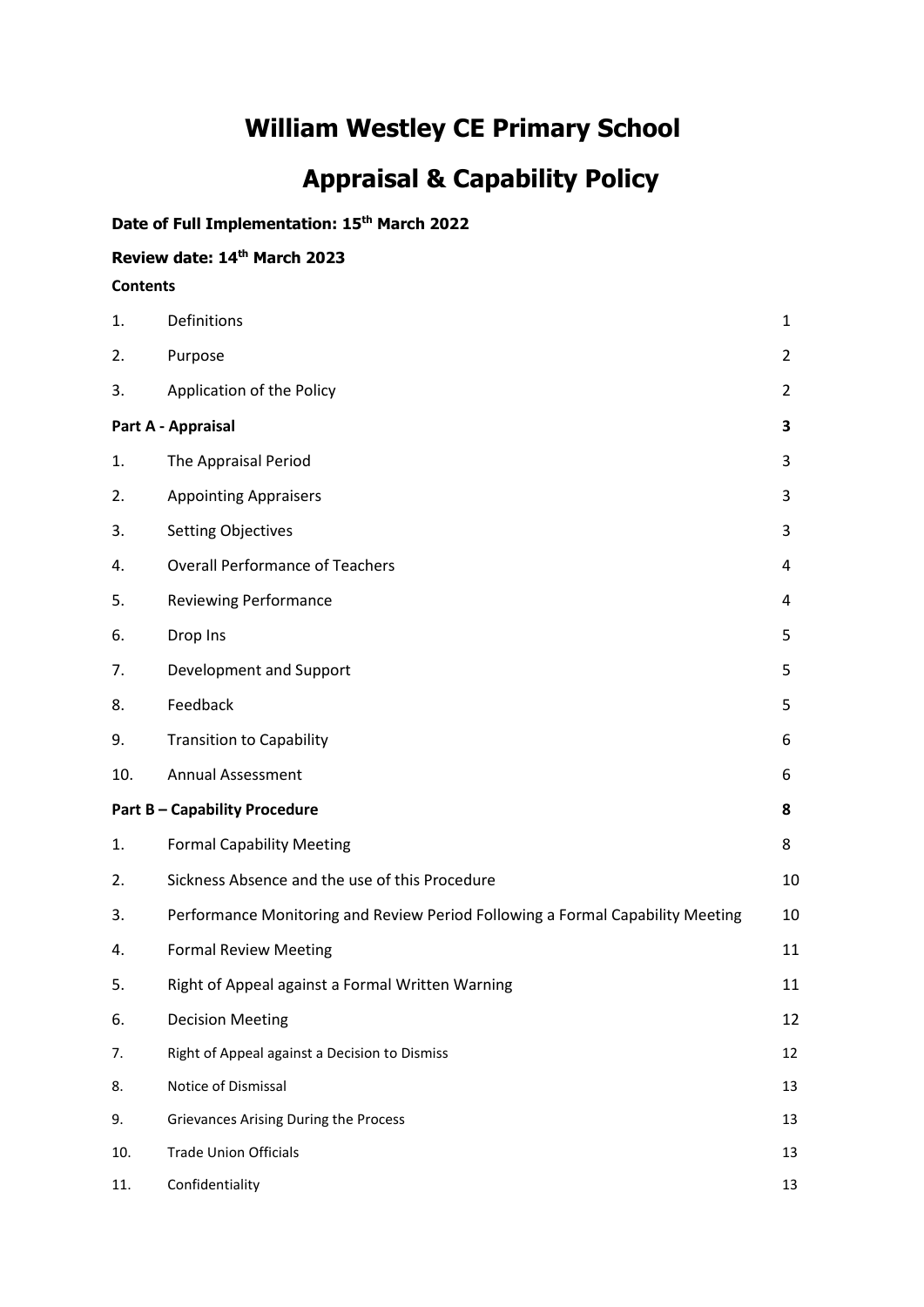#### **1. Definitions**

1.1. "Headteacher" also refers, where appropriate, to any other title used to identify the Headteacher.

1.2. "Employee" refers to any member of the school staff employed to work solely at the School.

1.3. "Senior manager" refers to any member of the Leadership Group, as defined by the School Teachers' Pay and Conditions Document, or a senior support employee in cases involving support staff, delegated by the Headteacher, to deal with an appraisal and/or capability matter under these procedures. A senior manager may only make a decision to issue a sanction up to and including a final written warning.

1.4. If the Headteacher, following consultation with the Chair of Governors, considers that there is no senior manager to whom they can reasonably delegate a specific capability matter, then the Headteacher will take the role of the senior manager for that specific case and the role of the "Headteacher", under this procedure, will be performed by a "Disciplinary Committee" of the Governing Body. The "Disciplinary Committee" will not consist of less than three governors, (except in circumstances provided for in the Secretary of State's guidance on the Staffing Regulations), none of whom will have had previous involvement in the case.

1.5. Where the appraisal and or capability being reviewed is that of the Headteacher, the role of the Headteacher will be undertaken by appropriate governors as indicated.

1.6. "Lack of capability" is defined as a situation in which an employee fails to consistently perform their duties to a wholly satisfactory standard of performance over a period of time.

#### **2. Purpose**

2.1. This policy sets out the framework for:

- 2.1.1. A clear and consistent assessment of the overall performance of employees covered by the Appraisal Policy
- 2.1.2. Supporting their development within the context of the School's plan for improving educational provision and performance
- 2.1.3. The standards expected of employees in their respective roles
- 2.1.4. The arrangements that will apply if employees fall below the levels of competence that are expected of them

2.2. This policy does not form part of any employee's contract of employment, and it may be amended at any time following consultation. We may also vary any parts of this procedure, including any time limits, as appropriate in any case.

# **3. Application of the Policy**

3.1. The policy is in two separate sections.

3.2. Part A of the policy, which covers appraisal, applies to all teachers, including the Headteacher, and all support staff employed by the School. The only exceptions are those on contracts of less than one term, those teachers undergoing induction (i.e. NQTs), those support staff subject to a probationary period and those who have been transferred to Part B of the policy.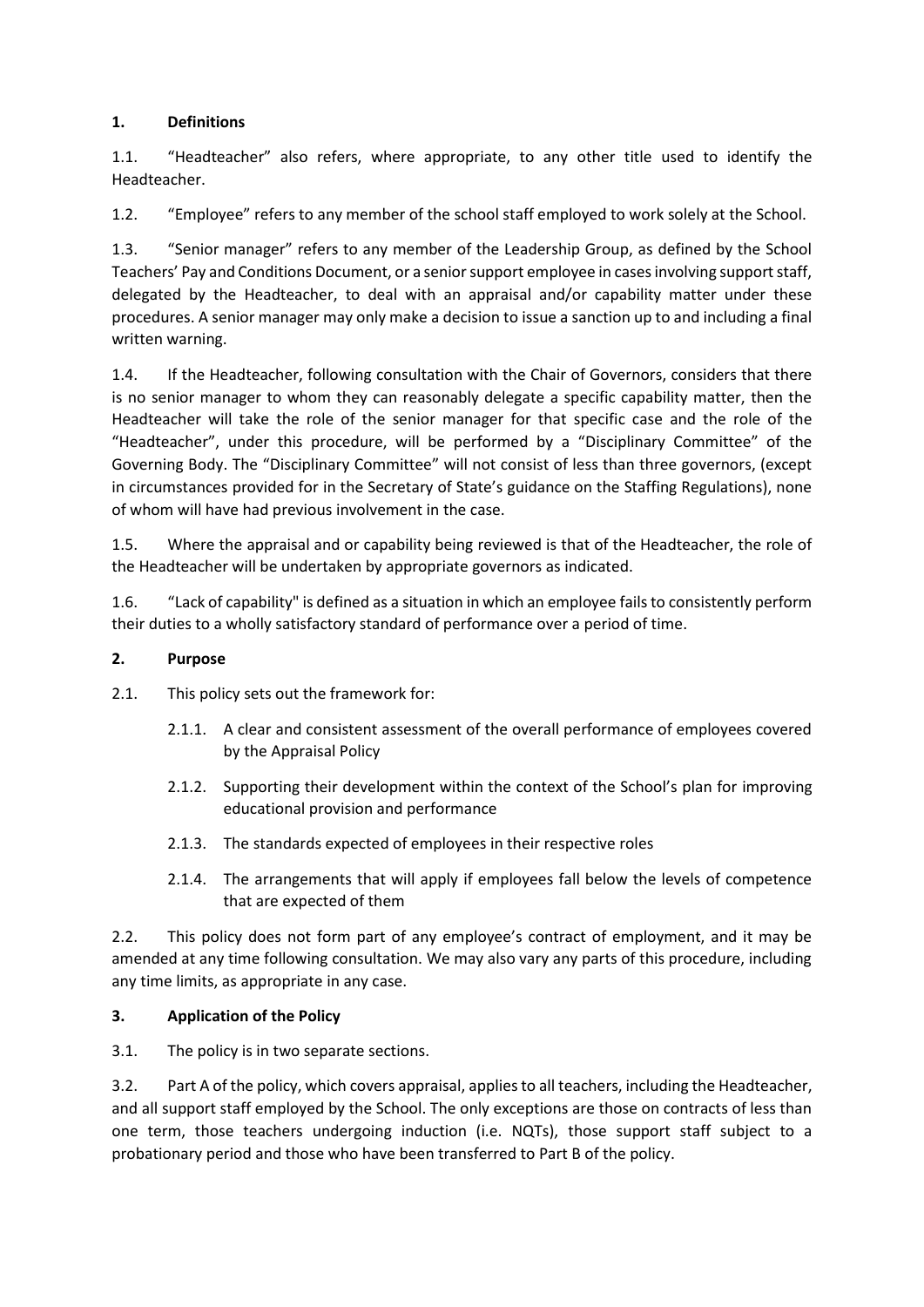3.3. Part B of the policy, which sets out the formal capability procedure, applies to all employees of the School, including the Headteacher. Concerns about the employee's performance will have been identified under the appraisal process, but the employee has been unable to address these to a satisfactory standard.

#### **Part A - Appraisal**

The Appraisal Policy in this School will be a supportive and developmental process designed to ensure that all employees identified by the policy have the skills and support they need to carry out their role effectively. It will help to ensure that all employees are able to continue to improve their professional/employment practice and to develop in their respective roles.

#### **1. The Appraisal Period**

1.1. The appraisal period will run for twelve months from  $1<sup>st</sup>$  September to  $31<sup>st</sup>$  August.

1.2. Employees who are employed on a fixed term contract of less than one year will have their performance managed in accordance with the principles underpinning this policy. The length of the review period will be determined by the duration of their contract, and an individual teacher's objectives should take account of the length of contract.

1.3. Employees will not normally be dismissed for performance reasons without previous warnings. However, in serious cases of gross negligence , or in any case involving an employee who has not yet completed their probationary period, dismissal without previous warnings may be appropriate.

#### **2. Appointing Appraisers**

2.1. The Headteacher will be appraised by the Governing Body, supported by a suitably skilled and/or experienced external adviser who has been appointed by the Governing Body for that purpose.

2.2. The task of appraising the Headteacher, including the setting of objectives, will be delegated to a sub-group consisting of three members of the Governing Body.

2.3. The Headteacher will decide who will appraise other employees covered by the policy. This will be reviewed annually.

#### **3. Setting Objectives**

3.1. The Headteacher's objectives will be set by the Governing Body after consultation with the external adviser. The Governing Body has a duty to have regard to the work-life balance of the Headteacher and objectives will reflect this.

3.2. Objectives for each employee covered by the policy will be set before, or as soon as practicable after, the start of each appraisal period. The objectives set will be Specific, Measurable, Achievable, Realistic and Time-bound and will be appropriate to the employee's role and level of experience. Objectives will not be based on externally generated data and predictions, or solely on the assessment data for a single group of pupils. Objectives will be set in relation to robust assessment data. However, these will not be used in isolation and other factors will also be considered. The appraiser and employee will seek to agree the objectives but, if that is not possible, the appraiser will determine the objectives. Objectives may be revised if circumstances change.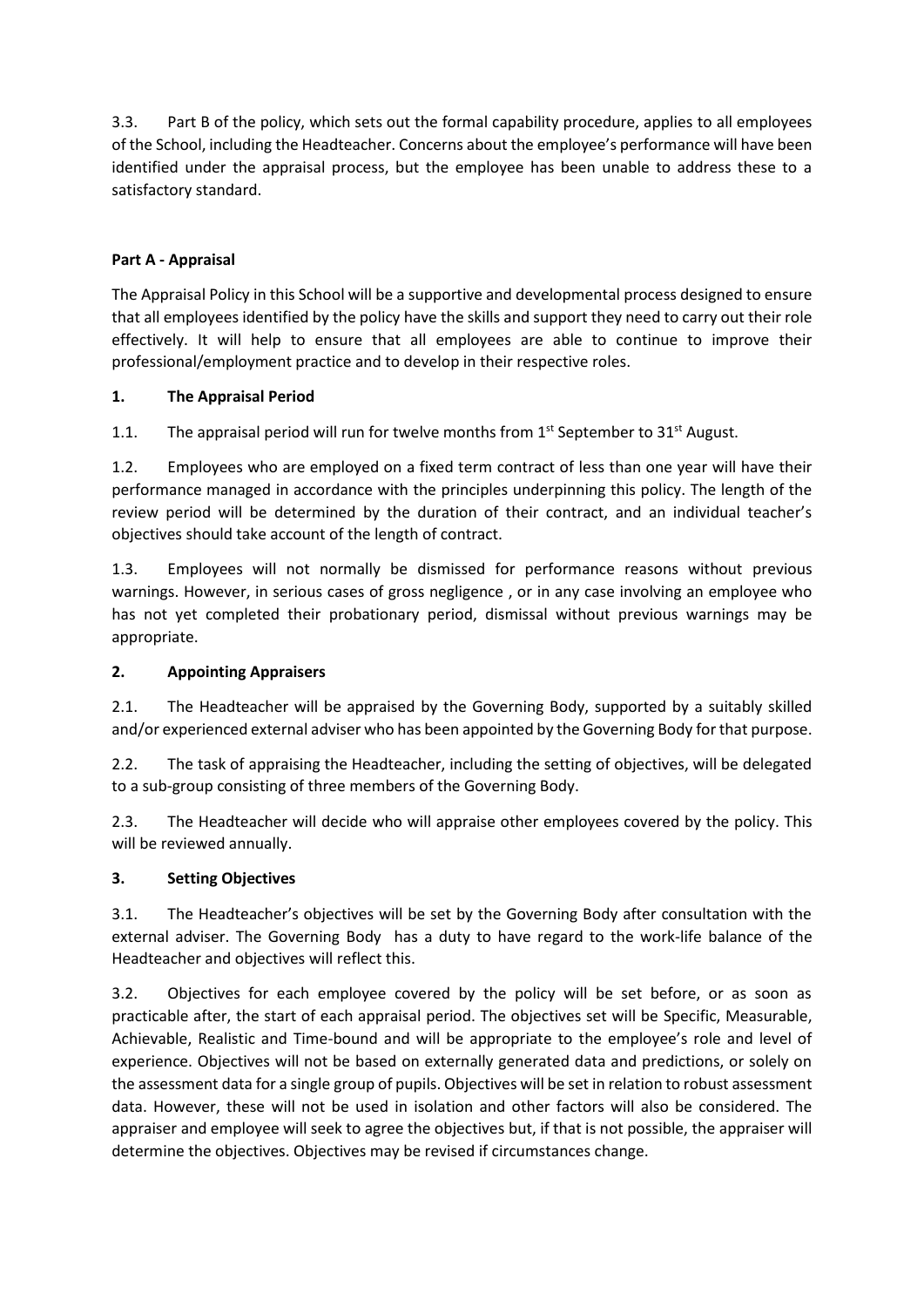3.3. The objectives set for each employee will, if achieved, contribute to the School's plans for improving the School's educational provision and performance and improving the educational opportunities of pupils at that School. This will be ensured by quality assuring all objectives against the School improvement plan.

3.4. The objectives that will be set must be SMART. SMART stands for specific, measurable, achievable, relevant and timely. These are used in employee appraisals as a way to enhance performance management. SMART objectives are a step-by-step process which are measurable and clear to both the employer and employee.

#### **4. Overall Performance of Teachers**

4.1. Before, or as soon as practicable after, the start of each appraisal period, a teacher will be informed of the standards against which that teacher's performance in that appraisal period will be assessed. Each teacher will be assessed against the set of standards contained in the document called "Teachers' Standards" published in July 2011 and any subsequent amendment thereof.

4.2. The Headteacher or Governing Body (as appropriate) will need to consider whether certain teachers should also be assessed against other sets of standards published by the Secretary of State that are relevant to them.

#### **5. Reviewing Performance**

#### 5.1. Observation

- 5.1.1. This School believes that observation of classroom practice and other responsibilities for teachers, and support staff who support teachers in the classroom, is important to:
- Assess performance to identify any particular strengths and areas for development
- Gain useful information which can inform School improvement more generally
- Enable colleagues to learn from each other and collaborate.
	- 5.1.2. All observation will be carried out in a supportive fashion and not add to workload. These will be in accordance with the observation protocol set out in Appendix A
	- 5.1.3. Teachers' performance will be regularly observed, but the amount and type of classroom observation will depend on the individual circumstances of the employee and the overall needs of the School.
	- 5.1.4. Classroom observation of teachers will be carried out by [senior or middle managers with QTS].
	- 5.1.5. Employees who have responsibilities outside the classroom should also expect to have their performance of those responsibilities observed and assessed.

#### **5.2. Support Staff**

5.2.1. Support staff appraisal will focus on the job description of the employee and the expected standards of performance will be made clear by the appraiser.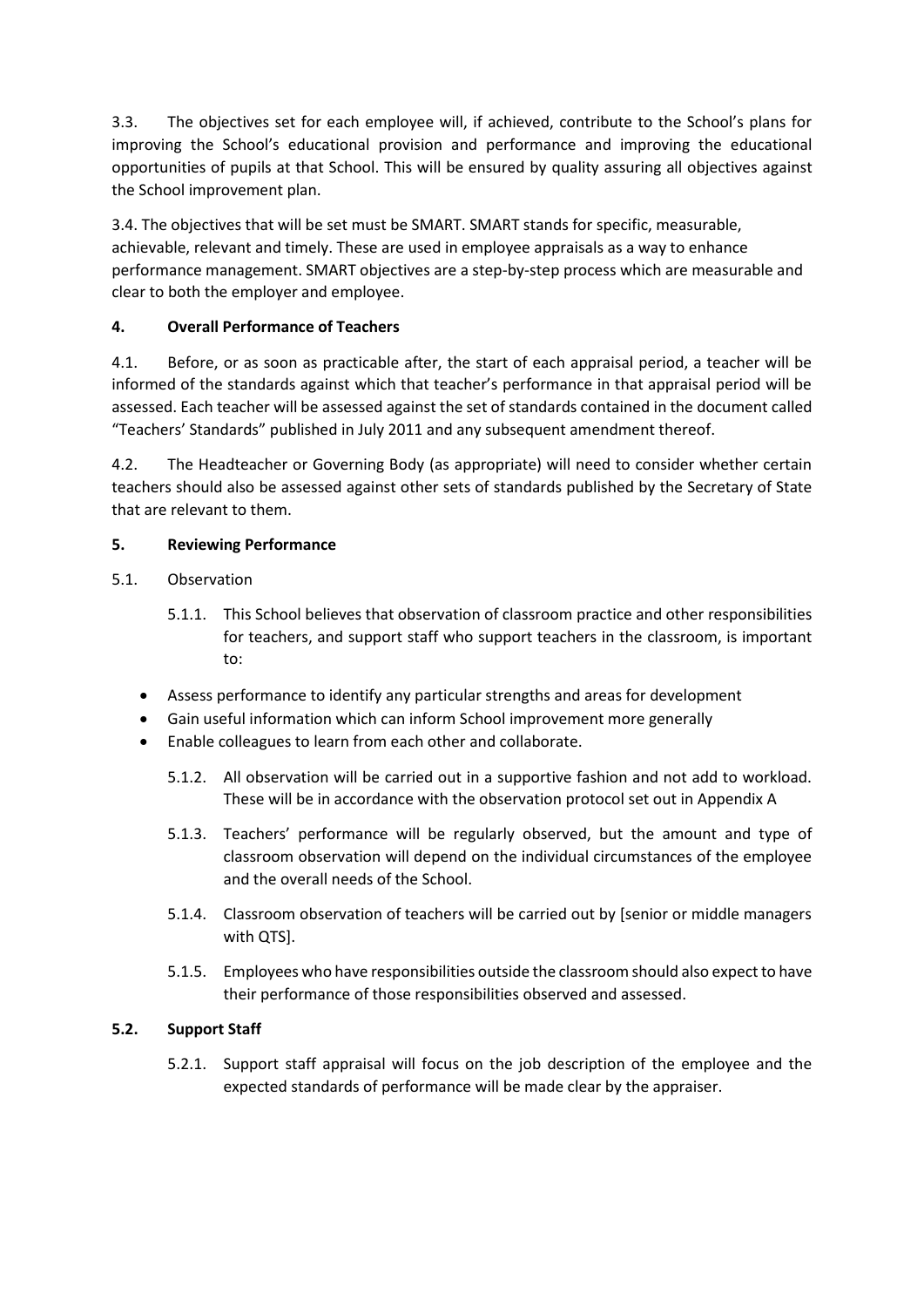#### **6. Drop Ins**

6.1. In addition to formal observation, the Headteacher or other leaders with responsibility for teaching standards, may "drop-in" to evaluate the standards of teaching and to check that high standards of professional performance are established and maintained. The length and frequency of "drop-in" observations will vary depending on specific circumstances.

6.2. All "drop-ins" will be carried out in accordance with a protocol determined by the Headteacher following consultation with the staff to whom it applies. The "drop-in" protocol is at Appendix B.

#### **7. Development and Support**

7.1. Appraisal is a supportive process which will be used to inform continuing professional development. The School wishes to encourage a culture in which all employees take responsibility for improving their performance through appropriate development.

7.2. Teachers professional development will be linked to School improvement priorities and to the ongoing professional development needs and priorities of individual teachers.

#### **8. Feedback**

8.1. Employees will receive constructive feedback on their performance throughout the year, and as soon as practicable after an observation has taken place, or other evidence has come to light. Feedback will highlight particular areas of strength as well as any areas that need attention.

8.2. Where there are concerns about any aspects of the employee's performance, the appraiser will meet with the employee to:

- Give clear feedback about the areas of concern
- Give the employee the opportunity to comment and discuss the concerns, establish the likely causes of poor performance and identify any training needs/support needed (e.g. coaching, monitoring, structured observation)
- clarify the required standards and agree any support (e.g. coaching, mentoring, structured observations), that will be provided to help address those specific concerns
- Make clear how, and by when, the appraiser will review progress
- If it is appropriate to revise objectives, it will be necessary to allow sufficient time for improvement
- Explain the implications and process if no, or insufficient, improvement is made (e.g. that performance may be managed under the formal capability procedure and the impact on pay progression for teachers.
- The amount of time will reflect the seriousness of the concerns; explain the implications and process if no, or insufficient, improvement is made

8.3. It is important for the reviewee to evaluate the progress they have made to their own objectives to encourage engagement and motivation.

8.4. When progress is reviewed, if the appraiser is satisfied that the employee has made, or is making, sufficient improvement, the appraisal process will continue as normal, with any remaining issues continuing to be addressed though that process.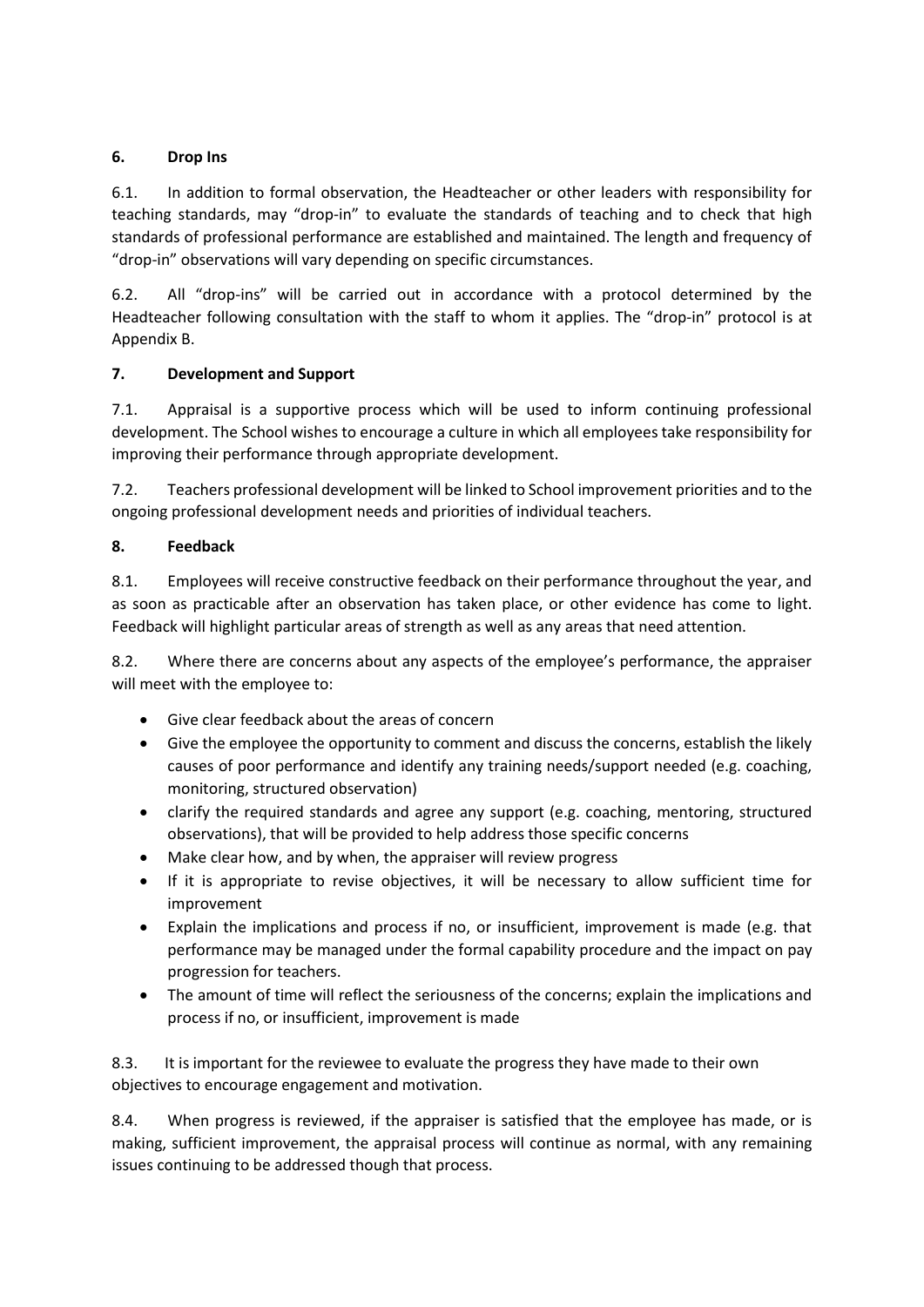8.5. The appraiser will keep a note of any concerns, the support given and the review judgement. A copy of this note will be given to the employee. (See 10.4 below). If required, this will inform any decision on transition to the capability procedure.

# **9. Transition to Capability**

9.1. If the appraiser, is not satisfied with progress, the employee will be notified in writing that the appraisal system will no longer apply and that their performance will be managed under the Capability Procedure. The employee will be invited to a formal capability meeting. The capability procedures will be conducted as in part B of this policy.

#### **10. Annual Assessment**

10.1. The performance of each employee covered by the appraisal policy will be formally assessed in respect of each appraisal period.

10.2. In assessing the performance of the Headteacher, the Governing Body must consult the external adviser.

10.3. This assessment is the end point to the annual appraisal process, but performance and development priorities will be reviewed and addressed on a regular basis throughout the year in interim meetings which will take place [at least once a term.]

10.4. The employee will receive feedback as soon as practicable following the end of each appraisal period, and have the opportunity to comment in writing on an appraisal report. (In practice, the report could be produced using an online performance management system, which can help to reduce workload.)

10.5. Teachers and Support staff will receive their written appraisal reports by 31 October and for the Headteacher by 31 December

10.6. The appraisal report will include:

- Details of the employee's objectives for the appraisal period in question
- An assessment of the employee's performance of their role and responsibilities against their objectives and, for teachers, against the relevant standards
- An assessment of the employee's training and development needs and identification of any action that should be taken to address them
- The assessment of performance and of training and development needs will inform the planning process for the following appraisal period
- A recommendation on pay, where relevant

Pay recommendations will be made by 31 December for Headteachers, by 31 October for other teachers, and by 31<sup>st</sup> October for support staff.

# **Part B – Capability Procedure**

- 1. Formal Capability Meeting
	- 1.1. This procedure applies only to employees about whose performance there are serious concerns that the appraisal process has been unable to address. If under Part A above, an employee's performance is not wholly satisfactory, the senior manager, or another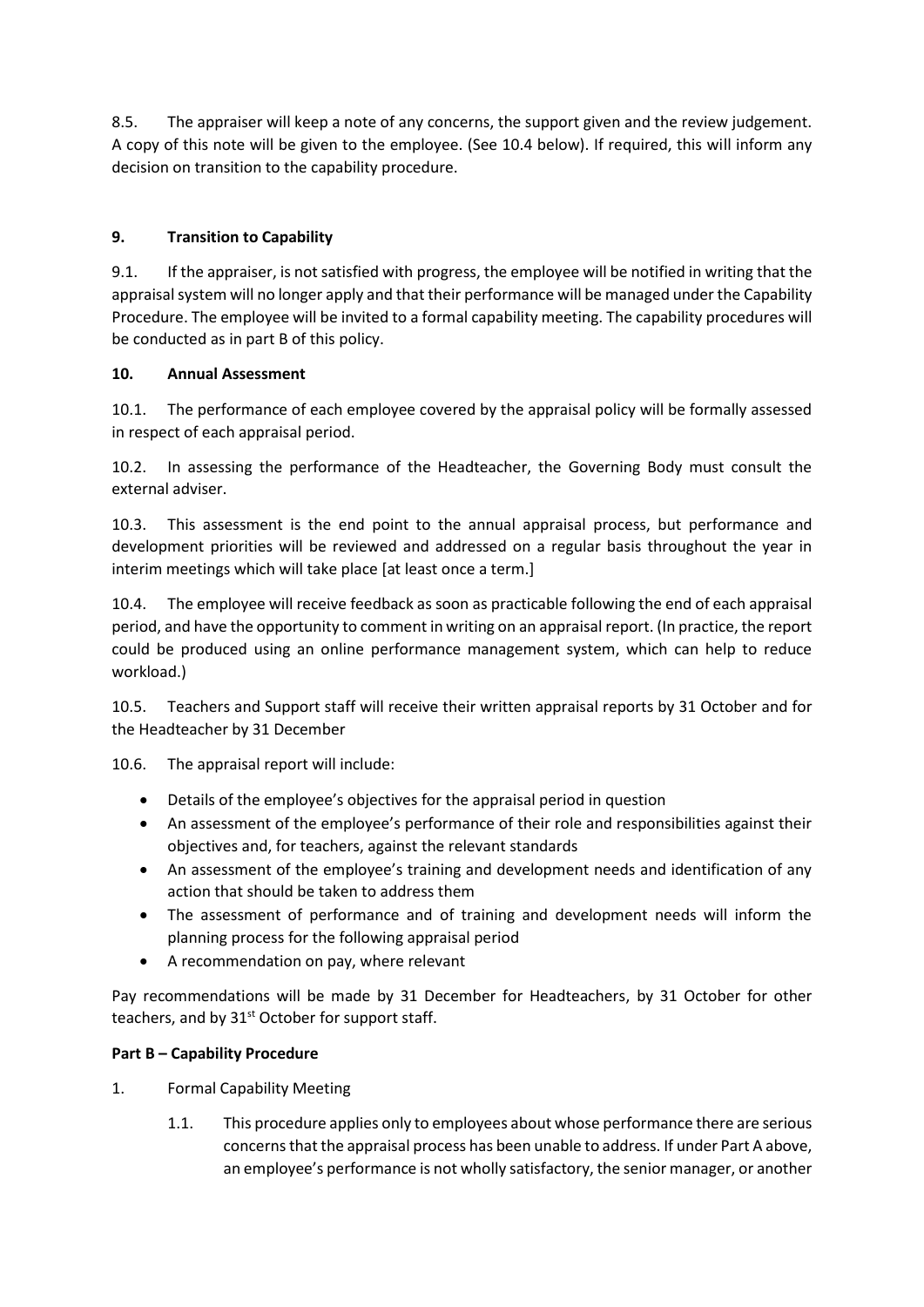person with line management responsibility for the employee, will invite the employee to a formal capability meeting to discuss their identified poor performance as soon as possible.

- 1.2. The senior manager will write to the employee at least 5 working days in advance to inform them about:
- The date, time and place of the meeting
- The basic details of the concerns about the employee's performance
- The employee's right to be accompanied by a representative of their trade union or a workplace colleague of their choice
- The titles of enclosed copies of any documents to be used at the meeting
- Names of any witnesses to be called
- Their right to call witnesses on their behalf
- The name and office of any adviser who will accompany the senior manager at the meeting

An extra copy, together with any enclosures, will be provided for their companion.

1.3. This meeting is intended to establish the facts. It will be conducted by a senior manager delegated by the Headteacher (or the Chair of Governors for the Headteacher). The meeting will allow the employee to respond to concerns about their performance and to make any relevant representations. This may provide new information or a different context to the information/evidence already collected.

1.4. The senior manager may conclude that there are insufficient grounds for pursuing the capability issue and that it would be more appropriate to continue to address the remaining concerns through the appraisal process. In such cases, the capability procedure will come to an end.

1.5. The senior manager may also adjourn the meeting if it is decided that further investigation is needed, or that more time is needed, in which to consider any additional information. In other cases, the meeting will continue.

1.6. During the meeting, or any other meeting which could lead to a formal warning being issued, the senior manager will:

- In the case of a teacher, identify the poor performance, including which of the teacher standards is not being met
- Ensure the employee is given an opportunity to ask questions, present evidence, call witnesses, respond to evidence and make representations
- Establish the likely causes of poor performance including any reasons why any measures taken so far have not led to the required improvement
- Give clear guidance on the improved standard of performance needed to ensure that the employee can be removed from formal capability procedures. This may include the setting of new objectives that are focused on the specific area/s of poor performance that need to be addressed. It will include any success criteria that are appropriate and the evidence that will be used to assess whether or not the necessary improvement has been made
- Identify whether there are further measures which may improve performance and explain any support that will be considered and planned to help the employee, e.g. in-service training, visits to other Schools, discussion with appropriate colleagues or professionals
- Set out the timetable for improvement and explain how performance will be monitored and reviewed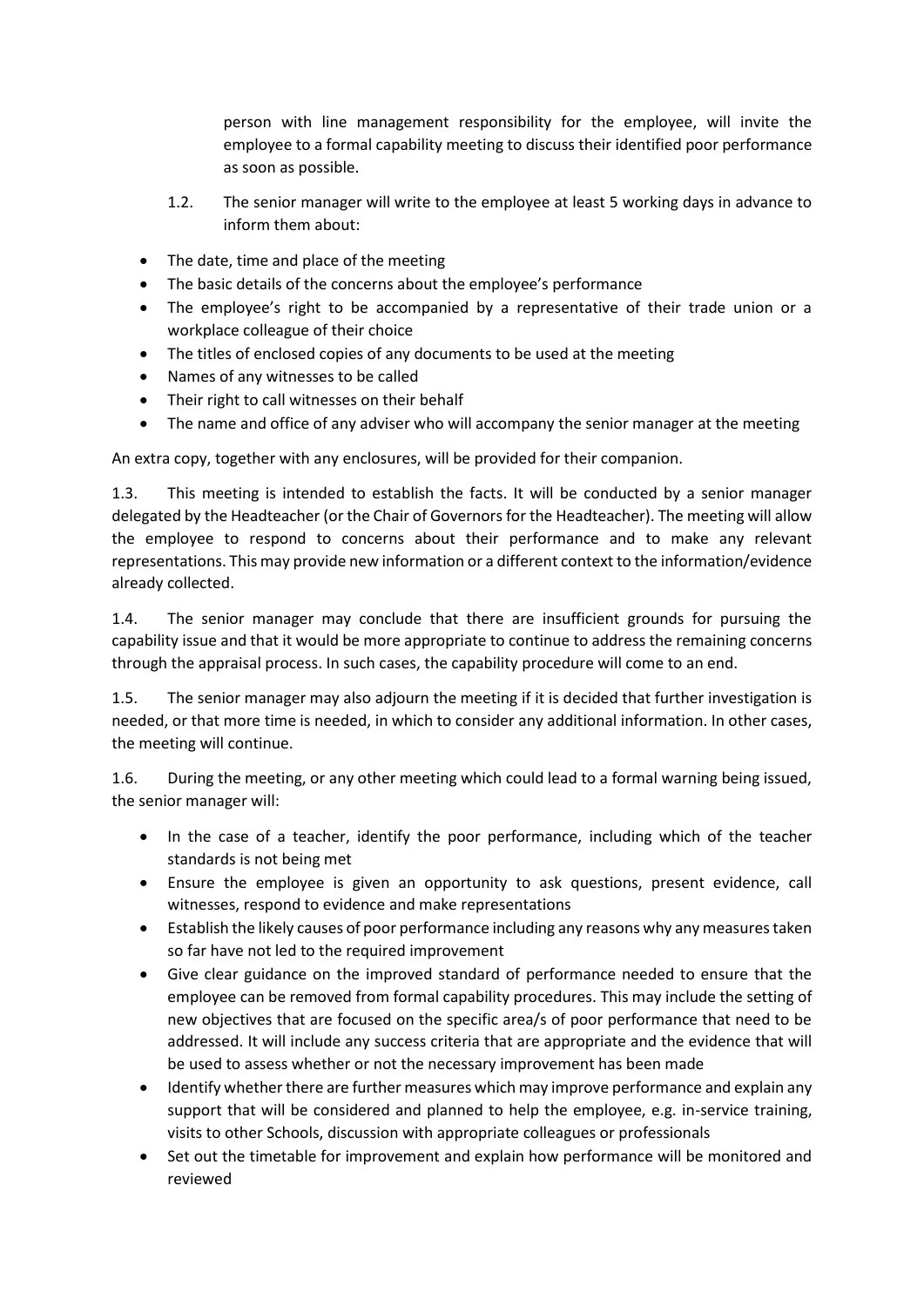- The timetable will depend on the circumstances of the individual case but will be reasonable and proportionate, between four and ten weeks in normal circumstances, and will provide sufficient opportunity for improvement to take place. The length of time required will depend on the concerns raised with the employee, the nature of any support and training required, and sufficient time to establish whether performance has improved
- Warn the employee formally that failure to improve within the set period could lead to a final written warning which could then lead to their dismissal
- For teachers, warn the employee that failure to improve within the set period could have implications on pay progression
- Informed the employee of the right of appeal
- Agree with the employee and any companion the date of the formal review meeting

1.7 Notes will be taken of formal meetings and a copy sent to the employee and any companion. Where a first warning is issued, the employee will be informed in writing of the matters discussed in 1.6 above. They will also be informed in writing that failure to achieve an acceptable standard of performance (within the set timescale), may result in a final written warning, which could lead to dismissal if wholly satisfactory performance is not achieved, together with the time limit for appealing against the first written warning.

1.8 If the concerns relate to a lack of capability that poses a risk to the health, safety or wellbeing of children, or is likely to result in serious damage to pupils' education, the shorter timescale may be appropriate. In such cases, the senior manager may exceptionally decide to issue a first and final written warning, if to do otherwise would expose pupils to serious risk in terms of their health, safety, wellbeing or educational prospects.

# **2. Sickness Absence and the use of this Procedure**

2.1. It is important that sickness absence should not delay or avoid the use of formal capability procedures. It is in the interests of all parties to address concerns about performance without undue delay. Arrangements will normally be made to seek medical advice from an Occupational Health Adviser to assess the employee's health and fitness for continued employment at the School.

2.2. Consideration will be given to whether poor performance may be related to a disability and, if so, whether there are reasonable adjustments that could be made to the employee's working arrangements, including changing the employees duties or providing additional equipment or training. We may also consider making adjustments to this procedure in appropriate cases e.g. moving from this procedure to procedures used by the School to terminate the employment of the employee on the grounds of ill health.

2.3. If an employee's medical condition is not serious enough to warrant a consideration of termination of employment on the grounds of ill health, the Occupational Health Adviser will normally be asked to assess whether an employee absent through sickness is fit enough to attend a meeting under this procedure. In the event that the employee is deemed not fit to attend a formal capability meeting they may present a written submission for consideration and/or be represented by a companion in their absence.

# **3. Performance Monitoring and Review Period Following a Formal Capability Meeting**

3.1. A performance monitoring and review period will follow the formal capability meeting. Formal monitoring, evaluation, guidance and support will continue during this period. Following this monitoring and review period, the employee will be invited to a formal review meeting (see paragraph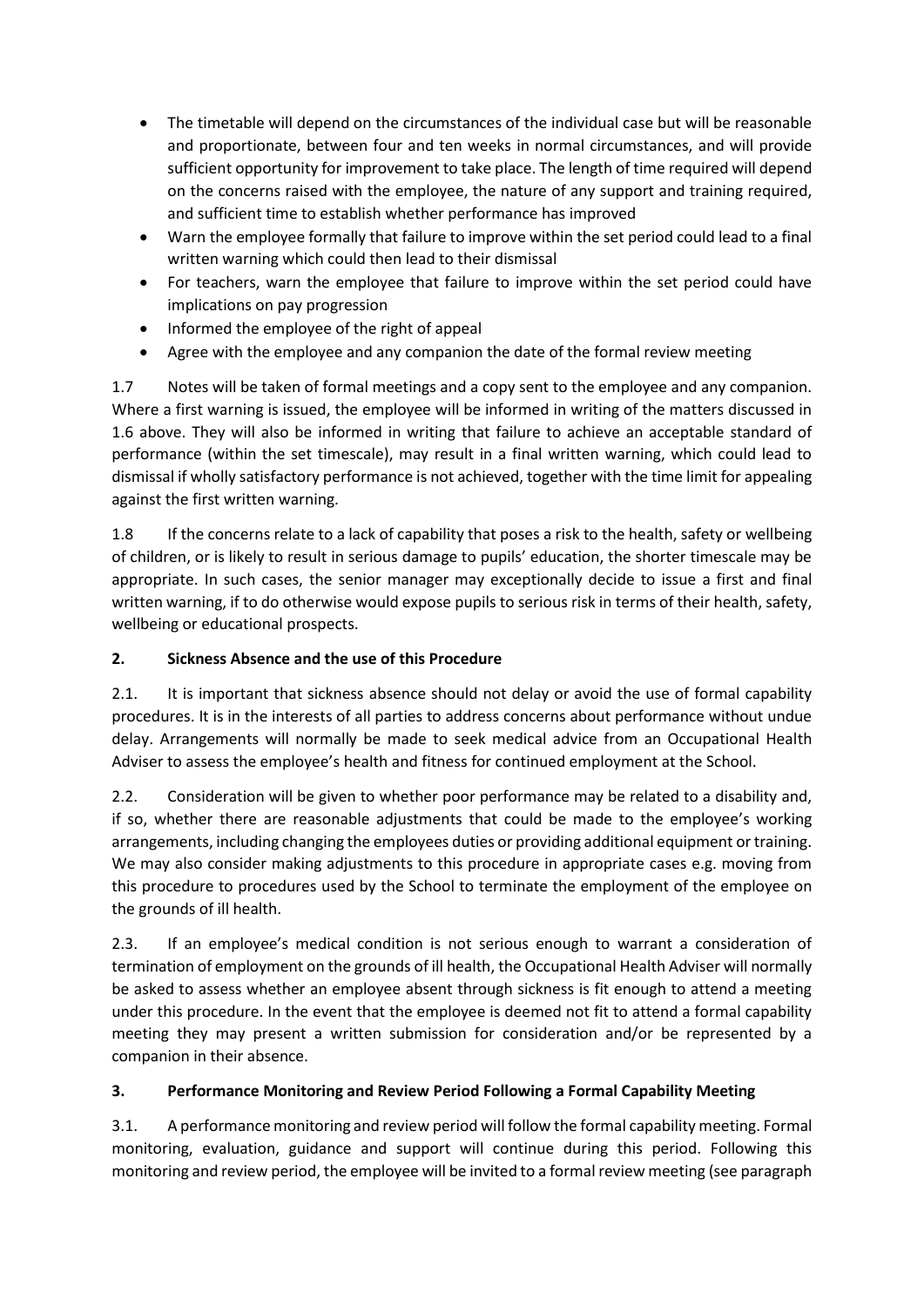4 below), unless they had been issued with a final written warning, in which case they will be invited to a decision meeting (see paragraph 6 below).

### **4. Formal Review Meeting**

4.1. At least [5] working days before the date for the formal review meeting a written reminder will be given to the employee together with details of the meeting as set out in paragraph 1.2 above.

4.2. The formal review meeting will follow a similar procedure to that identified for the formal capability meeting as set out in paragraph 1.6 above.

4.3. If the senior manager (Chair of Governors for the Headteacher) is satisfied that the employee has made sufficient improvement, the formal capability procedure will cease and the appraisal process will re-start where the employee is subject to Part A above.

4.4. In cases:

- Where some progress has been made and there is confidence that more is likely, it may be appropriate to extend the monitoring and review period;
- Where no, or insufficient improvement has been made during the monitoring and review period, the employee will receive a final written warning.

4.5. Notes will be taken at the formal review meeting and a copy will be sent to the employee and any companion.

4.6. Where a final warning is issued, the employee will be informed in writing that failure to achieve an acceptable standard of performance (within the set timescale), may result in dismissal and will be given information about the further monitoring and review period and the procedure and time limits for appealing against the final written warning. The date the decision meeting will be agreed with the employee and any companion.

4.7. At this stage, rather than refer the matter to a decision meeting, consideration could be given to the employee being given a different range of duties or an alternative post. By agreement, this may include transfer to a post suited to the employee's capabilities. If this post is at a lower salary level, the substantive lower salary would apply.

# **5. Right of Appeal against a Formal Written Warning**

5.1. If an employee feels that a decision to issue a first and/or final written warning, is wrong or unjust, they may appeal in writing against the decision

5.2. Appeals against a written warning shall be restricted to considering the reasonableness of the decision made by the senior manager, any relevant new evidence not previously available to the senior manager or any procedural irregularities. A statement giving the reasons for the appeal should be submitted to the Clerk to the Governors within [5/10] working days of the formal written warning having been received.

5.3. All appeal hearings will be held as soon as possible after receipt of the appeal at an agreed time and place.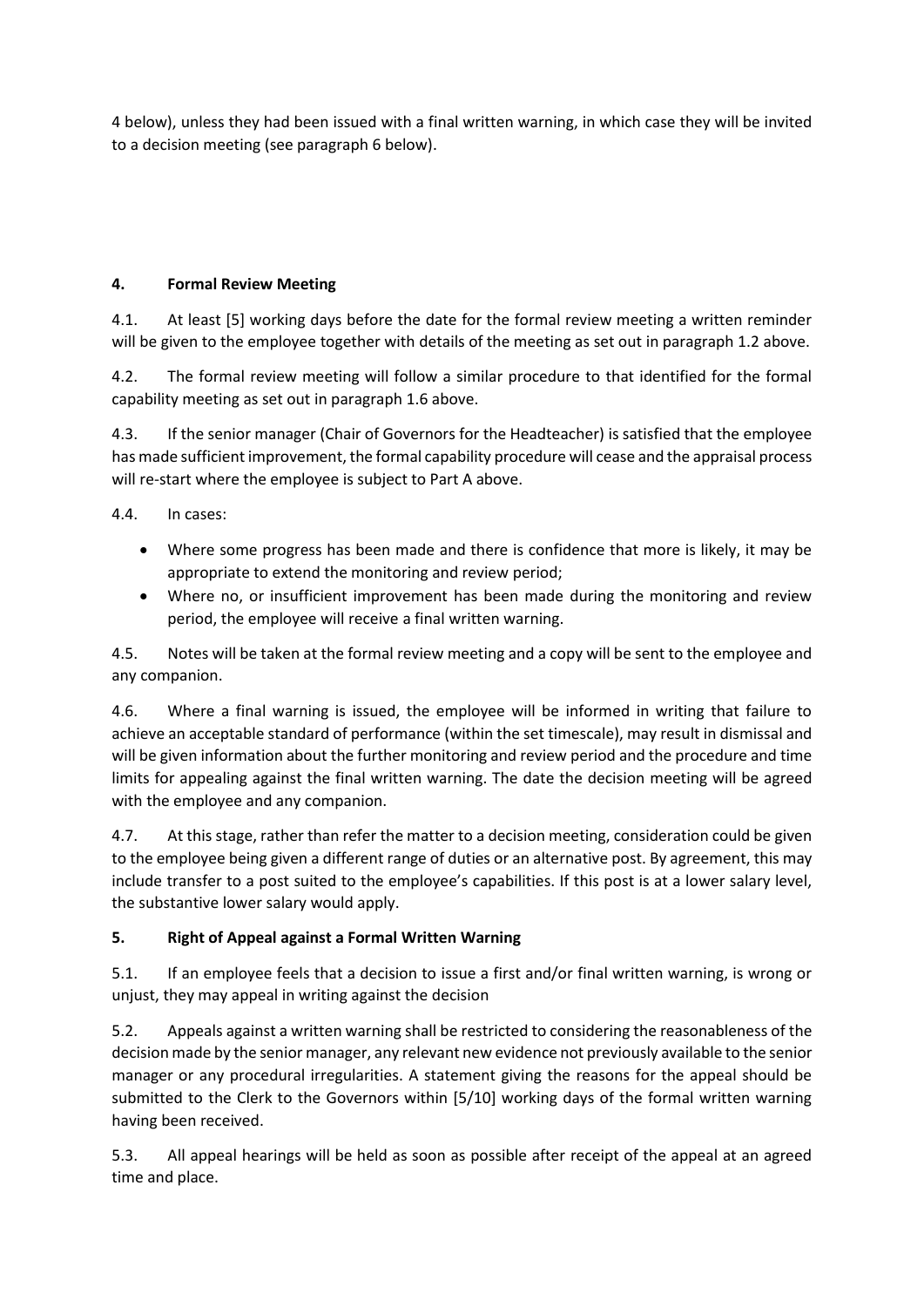5.4. The appeal will be heard by the Appeal Committee of Governors. The number of governors on the Appeal Committee of Governors will not be less than two. The panel may be advised by a person engaged for the purpose by the Governing Body. The panel can either confirm the warning, reduce a final warning to a warning, or cancel the warning. The employee will be informed in writing of the results of the appeal hearing as soon as possible.

5.5. The same arrangements for notification and the right to be accompanied by a companion will apply for an appeal hearing as for the formal capability and review meetings and, as with those meetings, notes will be taken and a copy sent to the employee and any companion.

5.6. Pending any appeal the employee will be expected to continue to work in accordance with targets set for the next stage of the procedure and their progress towards the achievement of these targets may be monitored during this period.

# **6. Decision Meeting**

6.1. At least 5 working days before the date of the decision meeting a reminder will be given in writing together with details of the meeting as in paragraph 1.2 above. The meeting will be conducted by the Headteacher (Governor Panel for the Headteacher).

6.2. If an acceptable standard of performance has been achieved during the further monitoring and review period, the capability procedure will end and the appraisal process will re-start where the employee is subject to Part A above.

6.3. If progress has been made and there is confidence that wholly satisfactory performance will be achieved by a short extension, it may be appropriate to extend the monitoring and review period rather than to dismiss. The final written warning will be extended for a short specified assessment period.

6.4. If performance has remained unsatisfactory, a decision will be made that the employee will be dismissed. The employee will be informed in writing as soon as possible of the reasons for the dismissal, the date on which the employment contract will end, the appropriate period of notice and whether the notice is to be served or there will be pay in lieu of notice, and the right of appeal.

# **7. Right of Appeal against a Decision to Dismiss**

7.1. The employee has a right of appeal to the Appeals Committee of the Governing Body against a decision to dismiss.

7.2. The number of governors on the Appeal Committee of Governors will not be less than two, none of whom will have had any previous involvement in the case.

7.3. The employee's notice of appeal should be sent to [the Clerk to the Governors] within [5/10] working days of receipt of the written decision to dismiss, setting out the grounds of appeal.

7.4. Appeal hearings should be held as soon as possible after receipt of the appeal and will be conducted in the same way as appeals referred to in paragraph 5 above.

#### **8. Notice of Dismissal**

8.1. Following a decision to dismiss, the Governing Body will notify the Local Authority in writing that the employee is to be dismissed, whether with notice or with pay in lieu of notice in accordance with the decision of the Headteacher or Disciplinary Committee. The Local Authority must give written notice to the employee within 14 days of notification by the Governing Body.